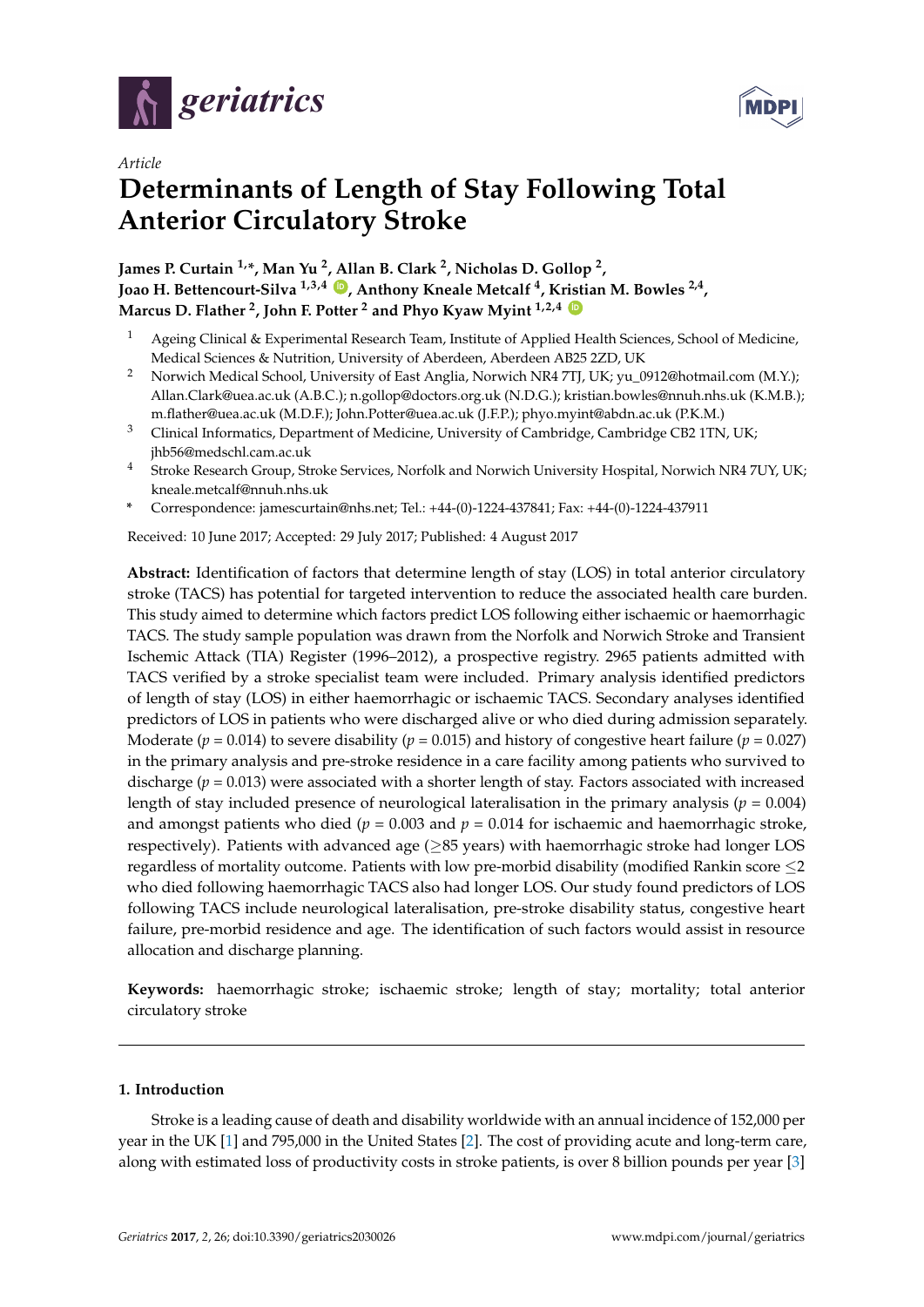in the UK. Annual costs in the United States reach 33.6 billion dollars, of which 7.6 billion dollars are attributed directly to inpatient stays [\[2\]](#page-7-1) representing a major economic burden to the health services.

Length of stay (LOS) in acute medical care is a significant contributor to the financial implication of caring for stroke patients and the ability to accurately predict which patients are likely to require longer inpatient care would be desirable for both budgetary planning and healthcare provider considerations, and also in communicating with patients and families to manage expectations at a vulnerable and uncertain time [\[4\]](#page-7-3).

Total anterior circulation stroke (TACS), as defined by the Oxford Community Stroke Project classification [\[5\]](#page-7-4), constitutes around 17% of stroke [\[5\]](#page-7-4) and is a severe form of stroke associated with higher mortality rates [\[6\]](#page-7-5), higher healthcare costs [\[7\]](#page-7-6) and longer length of stay [\[8\]](#page-7-7) than other stroke subtypes. Deeper insight and better understanding of factors that determine LOS in TACS creates the potential for targeted intervention to reduce the associated health care burden.

We [\[9](#page-7-8)[,10\]](#page-8-0) and others [\[11\]](#page-8-1) have derived and validated clinical prediction tools to predict length of stay in acute stroke, but mostly in cohorts of stroke patients with varying severity. We recently identified major determinants of mortality in TACS and derived a novel scoring system, the TACS-6 score, to predict mortality [\[12\]](#page-8-2). However, there is no tool in current clinical use that has been derived to specifically predict length of stay following this most severe form of stroke. The purpose of this study was to identify what factors in TACS patients were associated with hospital length of stay.

#### **2. Methods**

The study participants were drawn from the Norfolk and Norwich Stroke and Transient Ischemic Attack (TIA) Prospective Register that has routinely collected data from its inception (Nov 1996) at the Norfolk and Norwich University Hospital. The patients included in the study were admitted between 1996 and 2012. The hospital is a regional tertiary care hospital with a catchment population of ~750,000, which provides a comprehensive stroke care service including a hyper acute stroke unit, a step-down acute stroke unit and multi-disciplinary medical and rehabilitation care. Data collection methods were previously reported [\[13,](#page-8-3)[14\]](#page-8-4).

For the purposes of this study, patients diagnosed with a TACS and entered into the registry for the first time were included. TACS was defined as a significant ischemic or hemorrhagic event affecting the middle and/or anterior cerebral artery territories. Clinically, a diagnosis of TACS was made by the presence of all three of the following: unilateral weakness (and/or sensory impairment) of face, arm and leg, homonymous hemianopia and higher cortical dysfunction (dysphasia and/or visuospatial disorder). If lateralisation (i.e., unilateral weakness) was absent, the diagnosis was made radiologically, such as by arterial territory involved and degree of the neurological deficit in conjunction with other clinical signs (e.g., eye deviation/obvious neglect). Computed tomography (CT) was the first line imaging modality, with Magnetic Resonance Imaging (MRI) performed in CT negative cases. Not all ischaemic stroke underwent CT angiography in addition to non-contrast CT.

Variables of interest included age, sex, stroke sub-type (ischemic or hemorrhagic), pre-stroke functional status as a marker of frailty assessed using the pre-stroke modified Rankin score (mRs  $0 =$  no symptoms, mRs  $5 =$  severe disability, completely dependent on care) and pre-stroke residence. Patients with modified rankin scores 4 and 5 (moderately severe and severe disability) were combined for the analysis as these represented collectively a vulnerable group. We considered sheltered housing as a pre-care home state  $(N = 8)$  and mental health facility  $(N = 2)$  as a care setting. Comorbidities were retrieved from electronic discharge letters on the patient administration system. Comorbidities (including atrial fibrillation (AF), diabetes mellitus, myocardial infarction (MI), chronic kidney disease, and congestive heart failure) that could influence LOS were included. Comorbidities with less than 5 patients recorded were excluded from the analyses as comparisons with these groups would not be statistically useful. Length of stay was considered as the period in days from date of admission to date of discharge from the hospital for those who survived or from date of admission to date of death for those patients who died as an inpatient.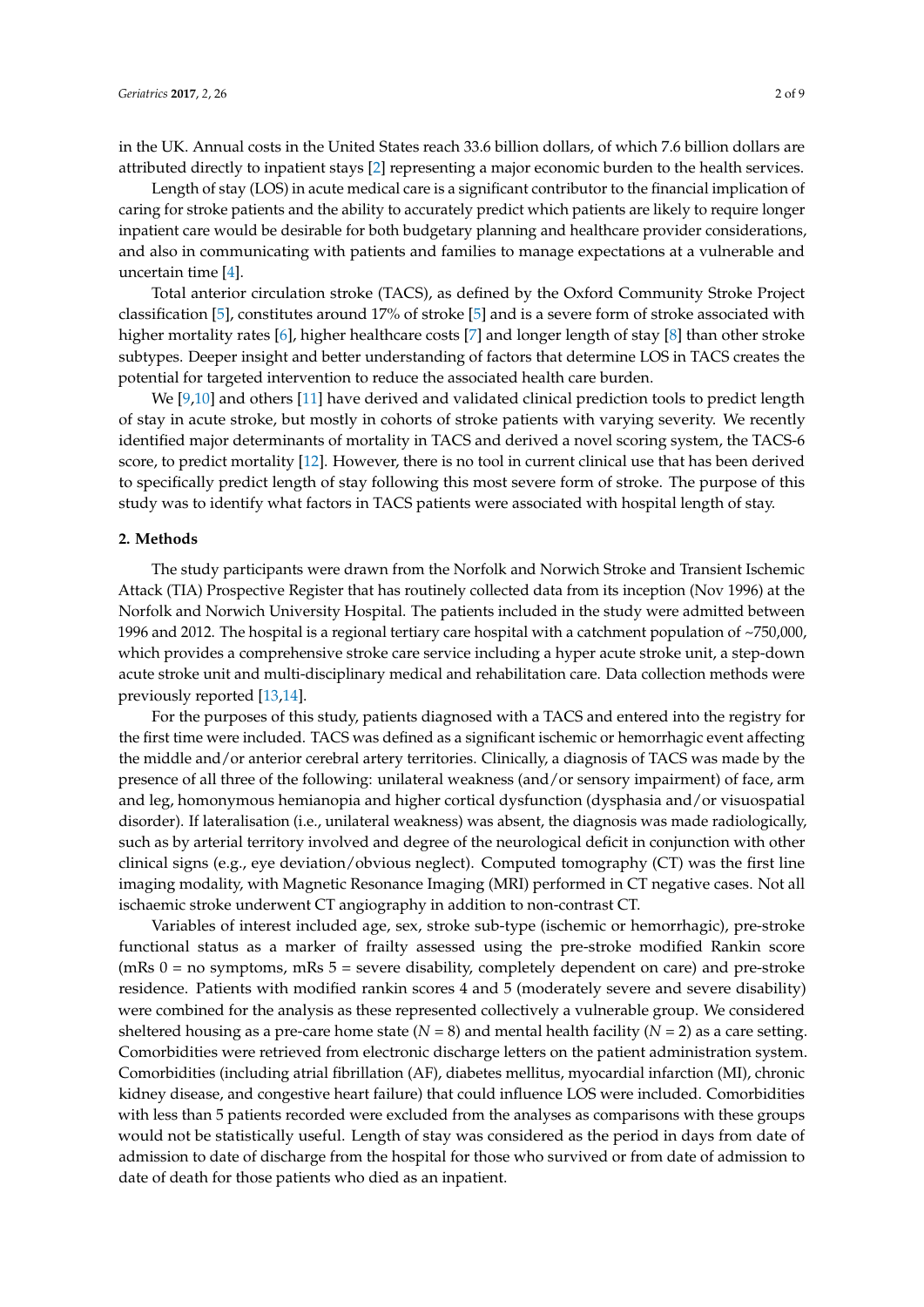Descriptive statistics for each potential explanatory factor was given as the number and percentage in each category. A linear regression model was used to identify the association between potential explanatory factors and length of stay. When there was less than 5 events the category it was excluded from the model. The assumptions standard regression analysis was not met as the residuals were not normally distributed, hence a non-parametric bootstrap was used to estimate the p-values and confidence intervals. 1000 iterations of the bootstrap were used. Statistical significance was considered as *p* ≤ 0.05. Statistical analysis was performed using Stata 14 (StataCorp, College Station, TX, USA).

Ethical approval was obtained from the Newcastle and Tyneside National Health Service (NHS) Research Ethics Committee (12/NE/0170) and the study protocol was approved by the Steering Committee of the Register.

Given the inherent differences in management and prognosis, the analyses were conducted for ischemic and hemorrhagic stroke specifically in the whole sample. Subgroup analysis was then performed to examine the factors associated with length of stay separately for patients who survived to discharge and those who died as inpatients in line with our previous work [\[15\]](#page-8-5).

#### **3. Results**

A total of 2965 patients with total anterior circulation stroke (42.0% male, mean age 76.9  $\pm$  10.8 years, 58.0% female, mean age 81.5  $\pm$  9.3 years) were included in the current study. The median age of the whole sample was 81 years (range = 20–102 years; IQR 74–86 years). There were 232 (7.8%) aged less than 65 years, 1717 (57.9%) aged 65–84 years and 1016 (34.3%) aged 85 years or more. 2439 (82.2%) had an ischemic stroke. 526 (17.7%) had a haemorrhagic stroke. 2693 (90.8%) patients were admitted with clinical features consistent with lateralisation of neurological deficit. 456 (15.4%) patients were admitted from a care home. 1477 (58.7%) were fully independent prior to admission with baseline modified Rankin scores of 0. Data for modified Rankin scores was available for 2517 out of 2965 patients. 486 (16.4%) had atrial fibrillation, 290 (9.8%) had congestive heart failure, 54 (1.8%) had chronic kidney disease, 150 (5.1%) had a previous myocardial infarction and 88 (3%) were diabetic. 1707 patients (57.6%) died during their admission, of whom 1379 (46.5%) patients had an ischaemic TACS and 328 (11.1%) patients had a haemorrhagic TACS. Table [1](#page-3-0) shows the sample characteristics.

Table [2](#page-4-0) details the length of stay analysis separately for the ischemic and hemorrhagic stroke subtypes. In the ischemic stroke group, moderate (mean LOS 16 days, *p* = 0.014) and moderately severe or severe disability (mean LOS 15 days,  $p = 0.015$ ) prior to TACS (modified Rankin score 3 and 4 or 5) were both significantly associated with shorter length of stay as compared with those who had no baseline disability (modified Rankin score 0). In the haemorrhagic stroke group, the presence of lateralisation (mean LOS 16 days,  $p = 0.004$ ) was associated with a longer length of stay and those patients with a history of congestive heart failure (mean LOS 5 days, *p* = 0.027) had significantly shorter length of stay.

Tables [3](#page-4-1) and [4](#page-5-0) show the stroke subtype specific length of stay results for the patients who were alive at discharge or who died as inpatients respectively. In patients who survived an ischemic TACS, those who lived in a care home prior to admission had significantly shorter length of stay (mean LOS 20 days,  $p = 0.013$ ). In those who survived a bleed, patients with advanced age (mean LOS 33 days for patients aged ≥85 years, *p* = 0.006) had significantly longer LOS. In patients who died following an ischemic event, the presence of lateralisation (mean LOS 12 days,  $p = 0.003$ ) was associated with increased length of stay. Amongst patients who died following a haemorrhagic TACS, the presence of lateralisation (mean LOS 10 days, *p* = 0.014), advanced age (mean LOS 11 days for patients aged ≥85 years, *p* = 0.04) and modified Rankin scores 1 (mean LOS 15 days, *p* = 0.042), 2 (mean LOS 19 days,  $p = 0.025$ ) as compared with those who had a baseline score of 0 were associated with longer of lengths of stay.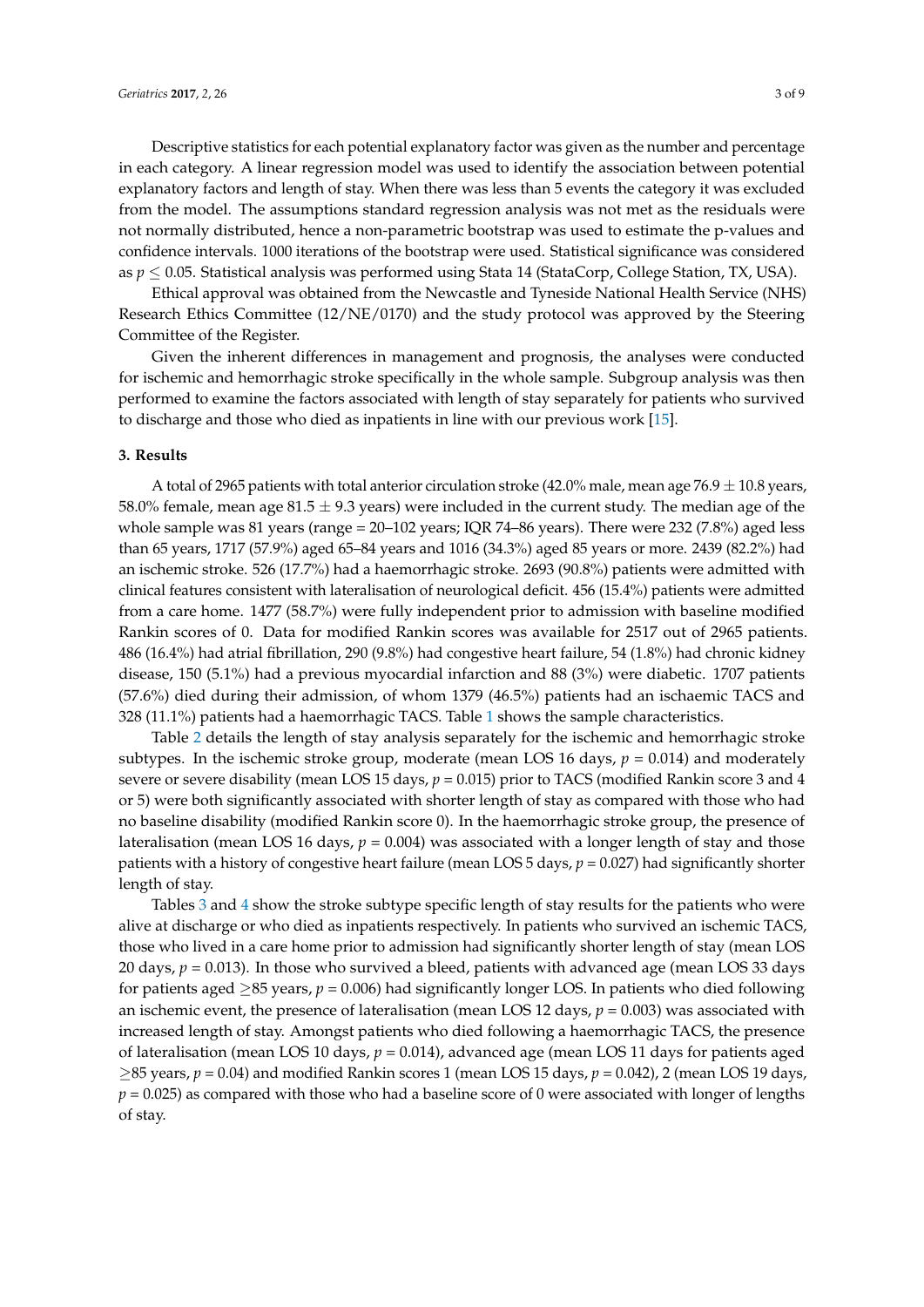|                               | <b>Total</b> | $\frac{0}{0}$ | Ischemic            | $\%$ | Hemorrhagic  | $\frac{0}{0}$ |  |  |  |
|-------------------------------|--------------|---------------|---------------------|------|--------------|---------------|--|--|--|
| <b>Stroke Type</b>            |              |               |                     |      |              |               |  |  |  |
| Ischaemic                     | 2439         | 82.3          |                     |      | L,           |               |  |  |  |
| Haemorrhage                   | 526          | 17.7          |                     |      |              |               |  |  |  |
|                               |              |               | Mortality           |      |              |               |  |  |  |
| Survived                      | 1258         | 42.4          | 1060                | 43.5 | 198          | 37.6          |  |  |  |
| Died                          | 1707         | 57.6          | 1379                | 56.5 | 328          | 62.4          |  |  |  |
|                               |              |               | Age                 |      |              |               |  |  |  |
| <65 years                     | 232          | 7.8           | 167                 | 6.9  | 65           | 12.3          |  |  |  |
| 65-85 years                   | 1717         | 57.9          | 1381                | 56.6 | 336          | 63.9          |  |  |  |
| $>85$ years                   | 1016         | 34.3          | 891                 | 36.5 | 125          | 23.8          |  |  |  |
|                               |              |               | Gender              |      |              |               |  |  |  |
| Female                        | 1719         | 58.0          | 1452                | 59.5 | 267          | 50.8          |  |  |  |
| Male                          | 1246         | 42.0          | 987                 | 40.5 | 259          | 49.2          |  |  |  |
|                               |              |               | Lateralization      |      |              |               |  |  |  |
| Yes                           | 2693         | 90.8          | 2256                | 92.5 | 437          | 83.1          |  |  |  |
| No                            | 272          | 9.2           | 183                 | 7.5  | 89           | 16.9          |  |  |  |
|                               |              |               | Residence           |      |              |               |  |  |  |
| Care Home                     | 456          | 15.4          | 399                 | 16.3 | 57           | 10.8          |  |  |  |
| Home Alone                    | 988          | 33.3          | 829                 | 34.0 | 159          | 30.2          |  |  |  |
| Home                          | 1521         | 51.3          | 1211                | 49.7 | 310          | 59.0          |  |  |  |
| Family                        |              |               |                     |      |              |               |  |  |  |
|                               |              |               | <b>Rankin Score</b> |      |              |               |  |  |  |
| $mRs$ <sup>1</sup> $0$        | 1477         | 58.7          | 1175                | 56.8 | 302          | 67.46         |  |  |  |
| mRs 1                         | 206          | 8.2           | 175                 | 8.4  | 31           | 6.9           |  |  |  |
| mRs 2                         | 235          | 9.3           | 193                 | 9.3  | 42           | 9.4           |  |  |  |
| mRs 3                         | 312          | 12.4          | 264                 | 12.8 | 48           | 10.7          |  |  |  |
| mRs 4 or 5                    | 287          | 11.4          | 262                 | 12.7 | 25           | 5.6           |  |  |  |
|                               |              |               | Comorbidity         |      |              |               |  |  |  |
| $AF2$ No                      | 2479         | 83.6          | 1965                | 80.6 | 514          | 97.7          |  |  |  |
| AF Yes                        | 486          | 16.4          | 474                 | 19.4 | 12           | 2.3           |  |  |  |
| $CHF3$ No                     | 2675         | 90.2          | 2155                | 88.4 | 520          | 98.9          |  |  |  |
| <b>CHF</b> Yes                | 290          | 9.8           | 284                 | 11.6 | 6            | 1.1           |  |  |  |
| $\rm{CKD}\,{}^{4}$ No         | 2911         | 98.2          | 2385                | 97.8 | 526          | 100           |  |  |  |
| <b>CKD</b> Yes                | 54           | 1.8           | 54                  | 2.2  | $\mathbf{0}$ | 0             |  |  |  |
| $\mathrm{MI}$ <sup>5</sup> No | 2815         | 94.9          | 2312                | 94.8 | 503          | 95.6          |  |  |  |
| MI Yes                        | 150          | 5.1           | 127                 | 5.2  | 23           | 4.4           |  |  |  |
| $DM6$ No                      | 2877         | 97.0          | 2352                | 96.4 | 525          | 99.8          |  |  |  |
| DM Yes                        | 88           | 3.0           | 87                  | 3.6  | 1            | 0.2           |  |  |  |

<span id="page-3-0"></span>**Table 1.** Total anterior circulation stroke patient cohort characteristics.

 $^1$  mRs = modified Rankin scale;  $^2$  AF = atrial fibrillation;  $^3$  CHF = congestive heart failure;  $^4$  CKD = chronic kidney disease;  $5$  MI = myocardial infarction;  $6$  DM = diabetes mellitus.

**Table 2.** Adjusted combined length of stay analysis with 95% confidence intervals of ischaemic and haemorrhagic TACS.

|                 |      |      |      | <b>Ischaemic TACS</b> |                 | Haemorrhagic TACS |      |      |                |                 |
|-----------------|------|------|------|-----------------------|-----------------|-------------------|------|------|----------------|-----------------|
|                 | N    | Mean | SD   | 95% CI                | <i>p</i> -Value | N                 | Mean | SD   | 95% CI         | <i>p</i> -Value |
|                 |      |      |      |                       | Age             |                   |      |      |                |                 |
| $<65$ years     | 167  | 19.7 | 23.5 |                       |                 | 65                | 13.8 | 17.9 |                |                 |
| $65 - 84$ years | 1381 | 17.8 | 17.7 | $-5.87 - 2.08$        | 0.350           | 336               | 15.1 | 17.4 | $-5.98 - 4.17$ | 0.727           |
| $\geq$ 85 years | 891  | 16.9 | 18.1 | $-6.64 - 1.92$        | 0.280           | 125               | 16.2 | 18.9 | $-5.42 - 6.88$ | 0.816           |
|                 |      |      |      |                       | Gender          |                   |      |      |                |                 |
| Female          | 1452 | 17.7 | 18.3 |                       |                 | 267               | 15.2 | 17.6 |                |                 |
| Male            | 987  | 17.6 | 18.3 | $-2.34 - 1.15$        | 0.506           | 259               | 15.1 | 18.1 | $-2.07 - 4.81$ | 0.436           |
|                 |      |      |      |                       | Lateralisation  |                   |      |      |                |                 |
| N <sub>o</sub>  | 183  | 15.2 | 21.1 |                       |                 | 89                | 9.7  | 18.3 |                |                 |
| Yes             | 2256 | 17.8 | 18   | $-2.07 - 5.01$        | 0.415           | 437               | 16.3 | 17.5 | $2.32 - 11.9$  | 0.004           |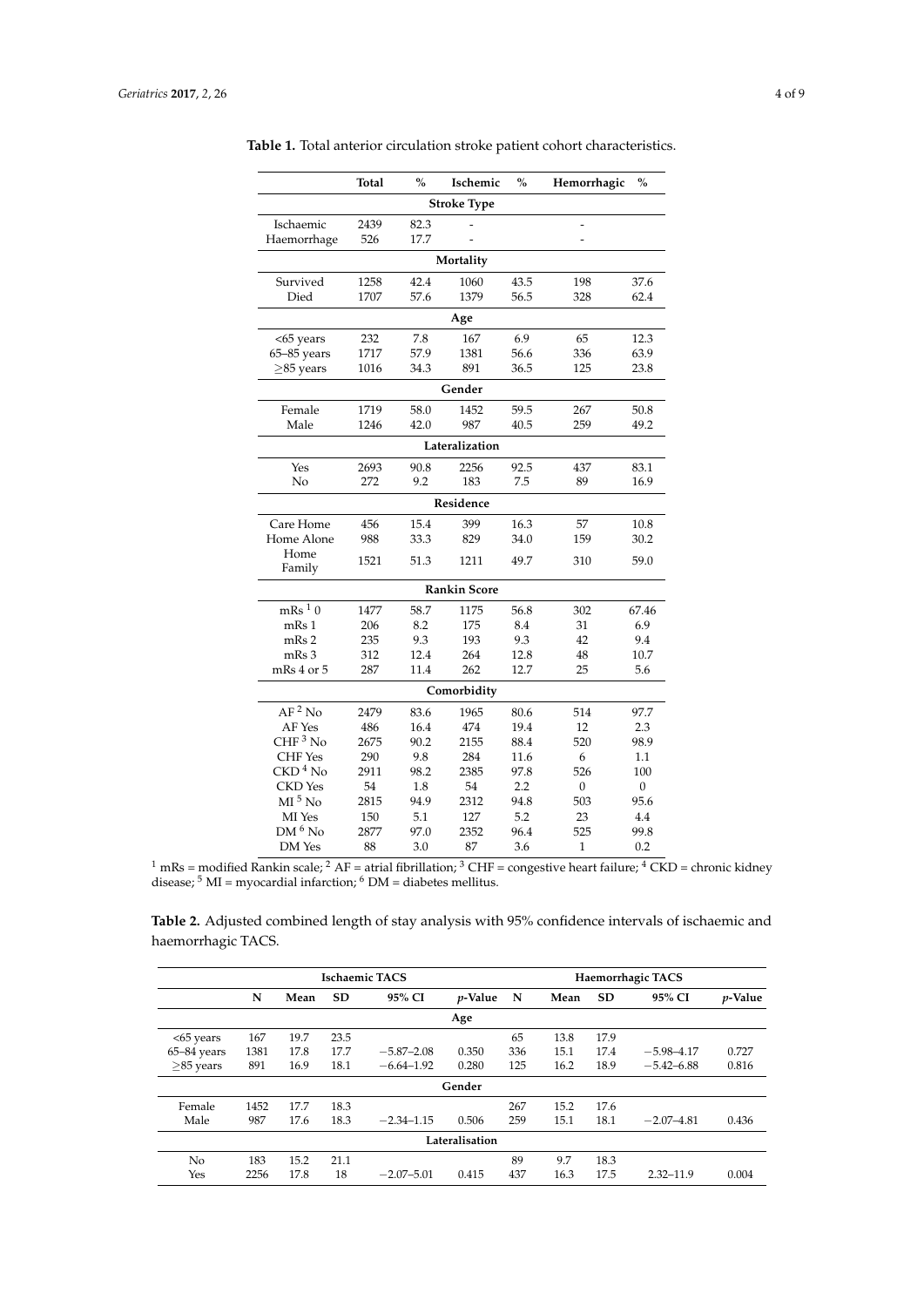<span id="page-4-0"></span>

|                    |      |      |           | <b>Ischaemic TACS</b> |                     | Haemorrhagic TACS |      |                          |                 |            |
|--------------------|------|------|-----------|-----------------------|---------------------|-------------------|------|--------------------------|-----------------|------------|
|                    | N    | Mean | <b>SD</b> | 95% CI                | $p$ -Value          | N                 | Mean | <b>SD</b>                | 95% CI          | $p$ -Value |
|                    |      |      |           |                       | Residence           |                   |      |                          |                 |            |
| Home Alone         | 829  | 18.5 | 20        |                       |                     | 159               | 16.2 | 19.2                     |                 |            |
| Home<br>Family     | 1211 | 17.9 | 18.1      | $-3.05 - 0.88$        | 0.280               | 310               | 15   | 17.2                     | $-5.67 - 2.81$  | 0.509      |
| Care home          | 399  | 15.1 | 14.5      | $-4.77 - 0.74$        | 0.152               | 57                | 13.4 | 17.3                     | $-9.74 - 4.03$  | 0.416      |
|                    |      |      |           |                       | <b>Rankin Score</b> |                   |      |                          |                 |            |
| $mRs$ <sub>0</sub> | 1175 | 19.1 | 19.4      |                       |                     | 302               | 15   | 18.6                     |                 |            |
| mRs 1              | 175  | 18.8 | 20.3      | $-3.63 - 3.01$        | 0.856               | 31                | 20   | 19.4                     | $-1.72 - 13.7$  | 0.128      |
| mRs 2              | 193  | 18.4 | 20.4      | $-3.63 - 2.65$        | 0.760               | 42                | 16.7 | 17.4                     | $-3.74 - 7.69$  | 0.498      |
| mRs 3              | 264  | 16   | 15.3      | $-5.12 - -0.5$        | 0.014               | 48                | 16.8 | 17.5                     | $-3.90 - 6.86$  | 0.590      |
| $mRs 4$ or $5$     | 262  | 14.9 | 15.3      | $-6.15 - -0.6$        | 0.015               | 25                | 12.4 | 13.3                     | $-7.37 - 5.41$  | 0.763      |
|                    |      |      |           |                       | Comorbidity         |                   |      |                          |                 |            |
| AF No              | 1965 | 17.5 | 18        |                       |                     | 514               | 15.3 | 17.9                     |                 |            |
| AF Yes             | 474  | 18.2 | 19.4      | $-1.55 - 3.14$        | 0.506               | 12                | 10.2 | 12.9                     | $-9.62 - 9.56$  | 0.996      |
| CHF No             | 2155 | 17.5 | 17.7      |                       |                     | 520               | 15.3 | 17.9                     |                 |            |
| <b>CHF</b> Yes     | 284  | 18.7 | 22.5      | $-1.53 - 4.39$        | 0.345               | 6                 | 5.8  | 5.6                      | $-18.4 - -1.09$ | 0.027      |
| CKD No             | 2385 | 17.6 | 18.3      |                       |                     | 526               | 15.2 | 17.8                     |                 |            |
| <b>CKD</b> Yes     | 54   | 17   | 17.1      | $-4.73 - 5.56$        | 0.875               | $\Omega$          |      | $\overline{\phantom{a}}$ |                 |            |
| MI No              | 2312 | 17.5 | 17.9      |                       |                     | 503               | 15   | 17.4                     |                 |            |
| MI Yes             | 127  | 19.2 | 24.3      | $-3.78 - 6.08$        | 0.647               | 23                | 18   | 25.4                     | $-7.29 - 14.5$  | 0.518      |
| DM No              | 2352 | 17.7 | 18.4      |                       |                     | 525               | 15.2 | 17.8                     |                 |            |
| DM Yes             | 87   | 16.4 | 15.4      | $-2.49 - 5.17$        | 0.492               | 1                 | 1    | ٠                        |                 |            |

**Table 2.** *Cont.*

<span id="page-4-1"></span>

|                                               | Table 3. Adjusted length of stay analysis with 95% confidence intervals of ischaemic and haemorrhagic |
|-----------------------------------------------|-------------------------------------------------------------------------------------------------------|
| TACS in patients who were alive at discharge. |                                                                                                       |

|                 |      |      |      | <b>Ischaemic TACS</b> |                     | Haemorrhagic TACS |      |                          |                |            |  |
|-----------------|------|------|------|-----------------------|---------------------|-------------------|------|--------------------------|----------------|------------|--|
|                 | N    | Mean | SD   | 95% CI                | $p$ -Value          | N                 | Mean | SD                       | 95% CI         | $p$ -Value |  |
| Age             |      |      |      |                       |                     |                   |      |                          |                |            |  |
| <65 years       | 119  | 25.1 | 25.5 |                       |                     | 40                | 19.6 | 20.4                     |                |            |  |
| $65 - 84$ years | 669  | 24.4 | 19.7 | $-6.71 - 3.64$        | 0.561               | 129               | 24.1 | 21.7                     | $-5.37 - 9.76$ | 0.569      |  |
| $>85$ years     | 272  | 25.2 | 20.7 | $-6.75 - 5.37$        | 0.823               | 29                | 33.3 | 25.1                     | $5.15 - 30.5$  | 0.006      |  |
| Gender          |      |      |      |                       |                     |                   |      |                          |                |            |  |
| Female          | 612  | 24.9 | 21   |                       |                     | 102               | 25.4 | 22.7                     |                |            |  |
| Male            | 448  | 24.3 | 20.2 | $-3.41 - 2.36$        | 0.720               | 96                | 23.6 | 21.8                     | $-5.21 - 8.87$ | 0.611      |  |
| Lateralisation  |      |      |      |                       |                     |                   |      |                          |                |            |  |
| No              | 59   | 29.3 | 29.1 |                       |                     | 23                | 19.9 | 30.8                     |                |            |  |
| Yes             | 1001 | 24.4 | 20.1 | $-16.2 - 0.84$        | 0.077               | 175               | 25.2 | 20.9                     | $-7.79 - 22.2$ | 0.346      |  |
| Residence       |      |      |      |                       |                     |                   |      |                          |                |            |  |
| Home Alone      | 346  | 26.6 | 23.3 |                       |                     | 66                | 26.6 | 24.8                     |                |            |  |
| Home<br>Family  | 591  | 24.4 | 19.8 | $-6.08 - 0.82$        | 0.135               | 114               | 23.4 | 20.1                     | $-11.6 - 4.50$ | 0.387      |  |
| Care home       | 123  | 20.4 | 15.8 | $-12.2 - -1.43$       | 0.013               | 18                | 24.5 | 25.6                     | $-20.4 - 10.1$ | 0.506      |  |
|                 |      |      |      |                       | <b>Rankin Score</b> |                   |      |                          |                |            |  |
| mRs 0           | 625  | 25   | 21.7 |                       |                     | 125               | 24.4 | 23.3                     |                |            |  |
| mRs 1           | 73   | 25.3 | 24.5 | $-5.70 - 5.99$        | 0.962               | $10\,$            | 30.1 | 22.2                     | $-7.54 - 22.2$ | 0.334      |  |
| mRs 2           | 79   | 24.1 | 16.1 | $-5.10 - 3.30$        | 0.674               | 17                | 17   | 14.8                     | $-18.8 - 2.88$ | 0.150      |  |
| mRs 3           | 90   | 24.6 | 18.2 | $-4.59 - 4.43$        | 0.973               | 14                | 30.6 | 24.7                     | $-10.4 - 17.6$ | 0.612      |  |
| mRs 4 or 5      | 79   | 21.4 | 17.8 | $-7.13 - 4.89$        | 0.715               | 6                 | 22.3 | 21.8                     | $-18.5 - 9.01$ | 0.499      |  |
|                 |      |      |      |                       | Comorbidity         |                   |      |                          |                |            |  |
| AF No           | 902  | 24.3 | 20.5 |                       |                     | 196               | 24.6 | 22.3                     |                |            |  |
| AF Yes          | 158  | 27   | 21.5 | $-3.52 - 4.88$        | 0.750               | $\overline{2}$    | 17.5 | 17.7                     |                |            |  |
| CHF No          | 979  | 24.1 | 20.2 |                       |                     | 197               | 24.6 | 22.3                     |                |            |  |
| <b>CHF</b> Yes  | 81   | 31.8 | 25   | $-0.11 - 11.1$        | 0.055               | 1                 | 16   | $\overline{\phantom{a}}$ |                |            |  |
| CKD No          | 1043 | 24.6 | 20.7 |                       |                     | 198               | 24.6 | 22.2                     |                |            |  |
| <b>CKD</b> Yes  | 17   | 32.1 | 21.5 | $-1.85 - 17.2$        | 0.114               | $\boldsymbol{0}$  | NA   | NA                       |                |            |  |
| MI No           | 1017 | 24.3 | 20.5 |                       |                     | 193               | 24   | 21.4                     |                |            |  |
| MI Yes          | 43   | 32.4 | 22.6 | $-0.88 - 14.3$        | 0.083               | 5                 | 45.2 | 43.3                     |                |            |  |
| DM No           | 1033 | 24.8 | 20.7 |                       |                     | 198               | 24.6 | 22.2                     |                |            |  |
| DM Yes          | 27   | 21   | 19.1 | $-10.6 - 7.29$        | 0.720               | $\boldsymbol{0}$  | NA   | NA                       |                |            |  |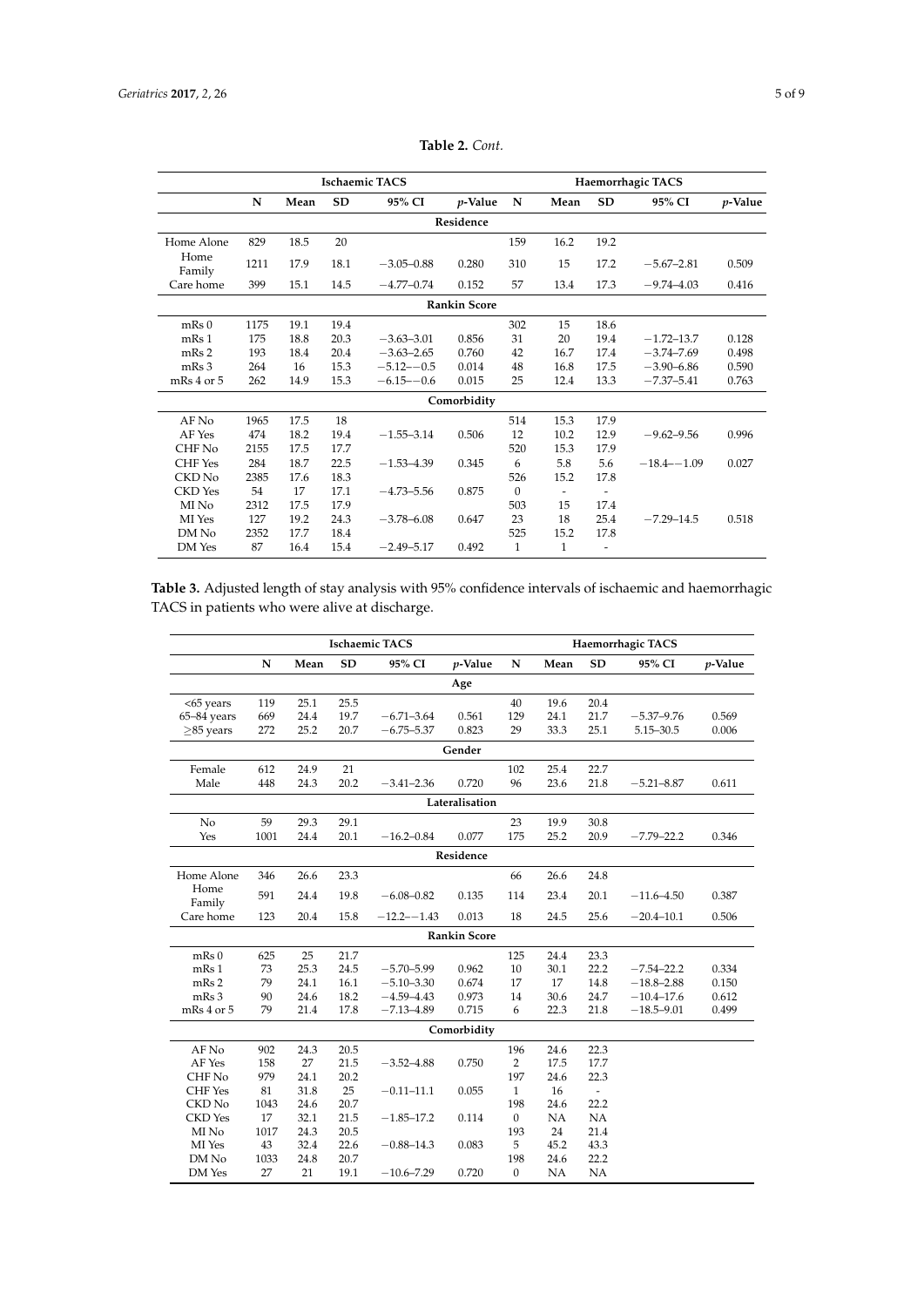|                    |             |      |           | <b>Ischaemic TACS</b> |                     | Haemorrhagic TACS |              |           |                |         |  |
|--------------------|-------------|------|-----------|-----------------------|---------------------|-------------------|--------------|-----------|----------------|---------|--|
|                    | $\mathbf N$ | Mean | <b>SD</b> | 95% CI                | $p$ -Value N        |                   | Mean         | <b>SD</b> | 95% CI         | p-Value |  |
| Age                |             |      |           |                       |                     |                   |              |           |                |         |  |
| $<65$ years        | 48          | 6.2  | 7.4       |                       |                     | 25                | 4.5          | 6.2       |                |         |  |
| $65 - 84$ years    | 712         | 11.7 | 12.8      | $2.82 - 8.59$         | 0.000               | 207               | 9.4          | 10.8      | $-0.27 - 7.60$ | 0.068   |  |
| $\geq$ 85 years    | 619         | 13.3 | 15.4      | $3.79 - 10.6$         | 0.000               | 96                | 11           | 12.8      | $0.23 - 10.3$  | 0.040   |  |
| Gender             |             |      |           |                       |                     |                   |              |           |                |         |  |
| Female             | 840         | 12.4 | 13.8      |                       |                     | 165               | $\ \, 8.9$   | 8.9       |                |         |  |
| Male               | 539         | 12   | 14.3      | $-1.56 - 2.11$        | 0.768               | 163               | 10.1         | 13.2      | $-0.32 - 5.20$ | 0.084   |  |
| Lateralisation     |             |      |           |                       |                     |                   |              |           |                |         |  |
| No                 | 124         | 8.5  | 10.8      |                       |                     | 66                | 6.2          | 9.2       |                |         |  |
| Yes                | 1255        | 12.6 | 14.2      | $1.28 - 6.18$         | 0.003               | 262               | 10.3         | 11.6      | $0.80 - 6.93$  | 0.014   |  |
| Residence          |             |      |           |                       |                     |                   |              |           |                |         |  |
| Home Alone         | 483         | 12.7 | 14.6      |                       |                     | 93                | 8.8          | 8.2       |                |         |  |
| Home<br>Family     | 620         | 11.6 | 13.8      | $-2.69 - 1.26$        | 0.477               | 196               | 10           | 12.9      | $-1.60 - 4.67$ | 0.337   |  |
| Care home          | 254         | 13   | 12.8      | $-2.26 - 3.16$        | 0.744               | 39                | 8.3          | 8         | $-7.65 - 2.36$ | 0.300   |  |
|                    |             |      |           |                       | <b>Rankin Score</b> |                   |              |           |                |         |  |
| $mRs$ <sub>0</sub> | 550         | 12.3 | 13.5      |                       |                     | 177               | 8.4          | 10.1      |                |         |  |
| mRs 1              | 102         | 14.2 | 15.2      | $-2.02 - 4.60$        | 0.445               | 21                | 15.1         | 16.4      | $0.28 - 14.5$  | 0.042   |  |
| mRs 2              | 114         | 14.5 | 22.1      | $-2.66 - 5.34$        | 0.512               | 25                | 16.5         | 19.3      | $1.05 - 15.7$  | 0.025   |  |
| mRs 3              | 174         | 11.5 | 11.3      | $-4.01 - 0.48$        | 0.123               | 34                | 11           | 8.9       | $-0.55 - 6.83$ | 0.095   |  |
| mRs 4 or 5         | 183         | 12.1 | 13.2      | $-4.39 - 1.07$        | 0.233               | 19                | 9.3          | 7.9       | $-1.68 - 7.65$ | 0.209   |  |
|                    |             |      |           |                       | Comorbidity         |                   |              |           |                |         |  |
| AF No              | 1063        | 11.7 | 13.1      |                       |                     | 318               | 9.5          | 11.2      |                |         |  |
| AF Yes             | 316         | 13.7 | 16.7      | $-1.19 - 3.87$        | 0.298               | 10                | 8.7          | 12.5      | $-8.71 - 13.1$ | 0.693   |  |
| CHF No             | 1176        | 12   | 12.9      |                       |                     | 323               | 9.6          | 11.3      |                |         |  |
| <b>CHF</b> Yes     | 203         | 13.5 | 19.1      | $-1.61 - 4.60$        | 0.344               | 5                 | 3.8          | 2.8       |                |         |  |
| CKD No             | 1342        | 12.3 | 14.1      |                       |                     | 328               | 9.5          | 11.2      |                |         |  |
| <b>CKD</b> Yes     | 37          | 10.1 | 8.3       | $-7.08 - 0.12$        | 0.058               | $\boldsymbol{0}$  | <b>NA</b>    | NA        |                |         |  |
| MI No              | 1295        | 12.2 | 13.3      |                       |                     | 310               | 9.4          | 11.3      |                |         |  |
| MI Yes             | 84          | 12.4 | 22.4      | $-6.24 - 5.32$        | 0.877               | 18                | 10.4         | 10.7      | $-4.80 - 5.78$ | 0.855   |  |
| DM No              | 1319        | 12.1 | 14        |                       |                     | 327               | 9.5          | 11.2      |                |         |  |
| DM Yes             | 60          | 14.3 | 13.1      | $-1.55 - 6.27$        | 0.237               | $\mathbf{1}$      | $\mathbf{1}$ | <b>NA</b> |                |         |  |

<span id="page-5-0"></span>**Table 4.** Adjusted length of stay analysis with 95% confidence intervals of ischaemic and haemorrhagic TACS in patients who died during admission.

## **4. Discussion**

We have identified several factors associated with both shorter and longer length of stay in patients who presented with a total anterior circulation stroke. Predictive criteria such as the PLOS score [\[11\]](#page-8-1) includes variables such as stroke severity assessed by NIHSS score, stroke type, decreased consciousness on admission, congestive heart failure and atrial fibrillation to predict length of stay but its generalizability has been questioned [\[16\]](#page-8-6) and it was not specific to TACS patients, who often suffer the greatest burden of post-stroke disability and the most prolonged length of stay.

To date, much of the literature has focussed on stroke severity, rather than on specific clinical features of neurological deficit, as a predictor of length of stay, with increasing stroke severity scores associated with longer inpatient admission [\[17](#page-8-7)[,18\]](#page-8-8). However, lateralization forms part of the criteria of assessment in several validated stroke severity scoring tools, including the NIHSS score and the Canadian Neurological Score [\[19](#page-8-9)[–21\]](#page-8-10). Early functional improvement in paretic limbs following anterior circulation stroke has been shown to predict greater recovery while those limbs lacking voluntary movement in the few days following the occurrence of stroke were associated with poorer outcome [\[22\]](#page-8-11). Our study had similar findings with lateralisation increasing length of stay in those patients who died of ischaemic or haemorrhagic TACS and increasing overall inpatient stay in haemorrhagic TACS, with such a deficit likely reflecting increased severity of stroke and vulnerability to complications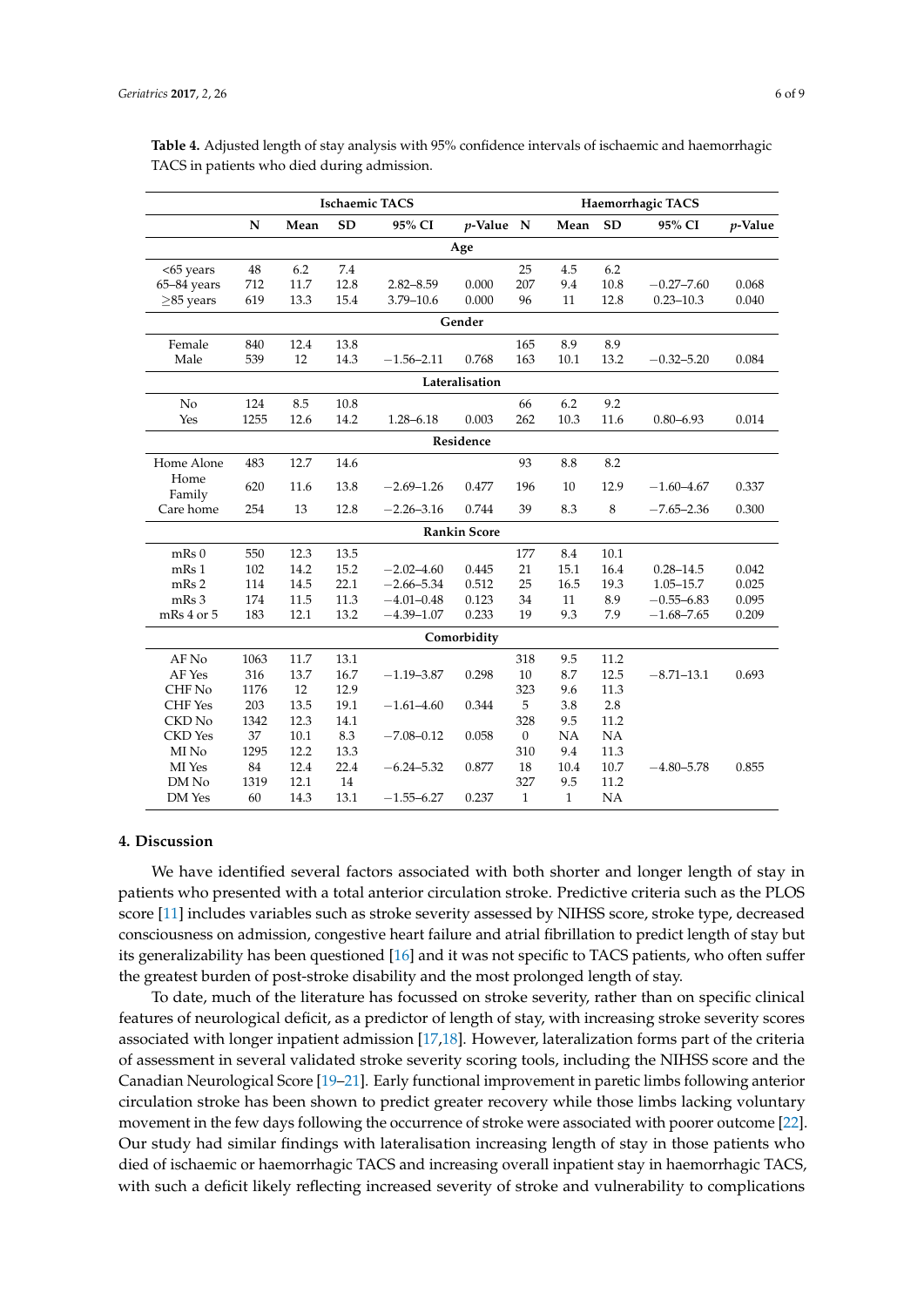of immobility, including infection, venous thrombo-embolism and pressure sores. Severity scoring tools were not included in the analysis for the current study. Rather, the inclusion of a broader binary measure of impairment (lateralization or not) instead of the specific grade of limb weakness may have decreased the potential for inter-rater variability in the assessment of neurological deficit.

Advancing age has previously been shown to be predictive of longer length of stay [\[23\]](#page-8-12) and poor outcomes in stroke, including change in residence to nursing home care reflecting an individual's increased dependence and care needs if they survived the stroke [\[24\]](#page-8-13). In clinical practice the delayed availability of such care often represents a rate-limiting aspect to speed of discharge in health care systems such as in the National Health Service in the UK. The current finding of advanced age being associated with increased length of stay is supported by a recently validated length of stay prediction tool [\[10\]](#page-8-0) with a similar cohort mean age being observed in both studies, and differs to earlier studies which had younger cohorts that did not show an association between age and length of stay [\[18\]](#page-8-8). An ever-increasing elderly population is a prominent factor in contemporary medical practice that places further demands on health services. Recognising the impact age has on length of stay has therefore important resource allocation implications, emphasising the requirement for early review of patient's pre & post-morbid functional status, detailed collateral history at the point of admission and a multi-disciplinary (including social worker) review given the higher likelihood that an elderly patient will need greater resource (i.e., care or change in residency to nursing home) utilisation. The earlier thus work could be done for these elderly patients the more efficiently their LOS could be influenced. Equally, stroke services should take into account patient demographics such as age, not just the number of population they serve, so stroke unit beds are able to cope with increasing ageing populations.

Congestive heart failure (CHF) has previously been reported to prolong length of stay following stroke [\[11,](#page-8-1)[25\]](#page-8-14) and transient ischaemic attack [\[26\]](#page-8-15), forming one of the criteria in the aforementioned PLOS score. In keeping with prolonged length of stay CHF has been reported as a predictor of increased cost following stroke [\[25,](#page-8-14)[27\]](#page-8-16). It could be expected that increased comorbidity prior to TACS would contribute to more prolonged recovery, placing further limitation on rehabilitation effort and exacerbating vulnerability to complications that accompanies an acute insult such as a TACS. However, in the current study patients with a haemorrhagic stroke and a history of CHF had approximately only one third of the mean length of stay of those patients who were without pre-morbid cardiac impairment. CHF has also been associated with increased mortality following stroke [\[28\]](#page-8-17) and this may also account for the decreased length of stay in the haemorrhagic TACS cohort in the current study, where patients with poor physiological reserve succumbed having suffered the most severe form cerebrovascular injury. It would be of interest to observe similar findings in future studies to establish this link further. Cardiac failure and cerebrovascular disease share similar risk factors, such as hypertension, atrial fibrillation and hypercholesterolaemia (as a contributor to ischaemic cardiomyopathy). The association of poor outcomes between heart failure and stroke underlines the importance of risk factor modification and achieving primary and secondary prevention targets.

Higher pre-stroke modified Rankin scores have previously been reported to influence length of stay and mortality [\[29\]](#page-8-18). In the primary analysis a reduced length of stay was seen in patients with higher disability (mRs group 3 and 4 or 5) who suffered an ischaemic TACS. This may in part be due to higher inpatient mortality rates being seen in the study's cohort who had a pre-stroke mRs of 3 (*p* = 0.003) and 4 (*p* = 0.014) and an associated relatively shorter LOS. Equally, among those who survived to discharge, patients who had higher degrees of disability may have been less likely to benefit from intensive, acute stroke rehabilitation prompting more timely discharge back to their pre-stroke residence with appropriate care arrangements that were already catering for their needs. This is also reflected by the fact patients admitted from care settings had shorter LOS. Amongst those patients who died, minimal to mild pre-morbid disability predicted increased length of stay following a haemorrhagic event. This longer length of stay likely reflects that these patients were now significantly unwell following their event but may have had some degree of physiological reserve that enabled them to survive for a period of time before succumbing to their acute illness. Equally, discharge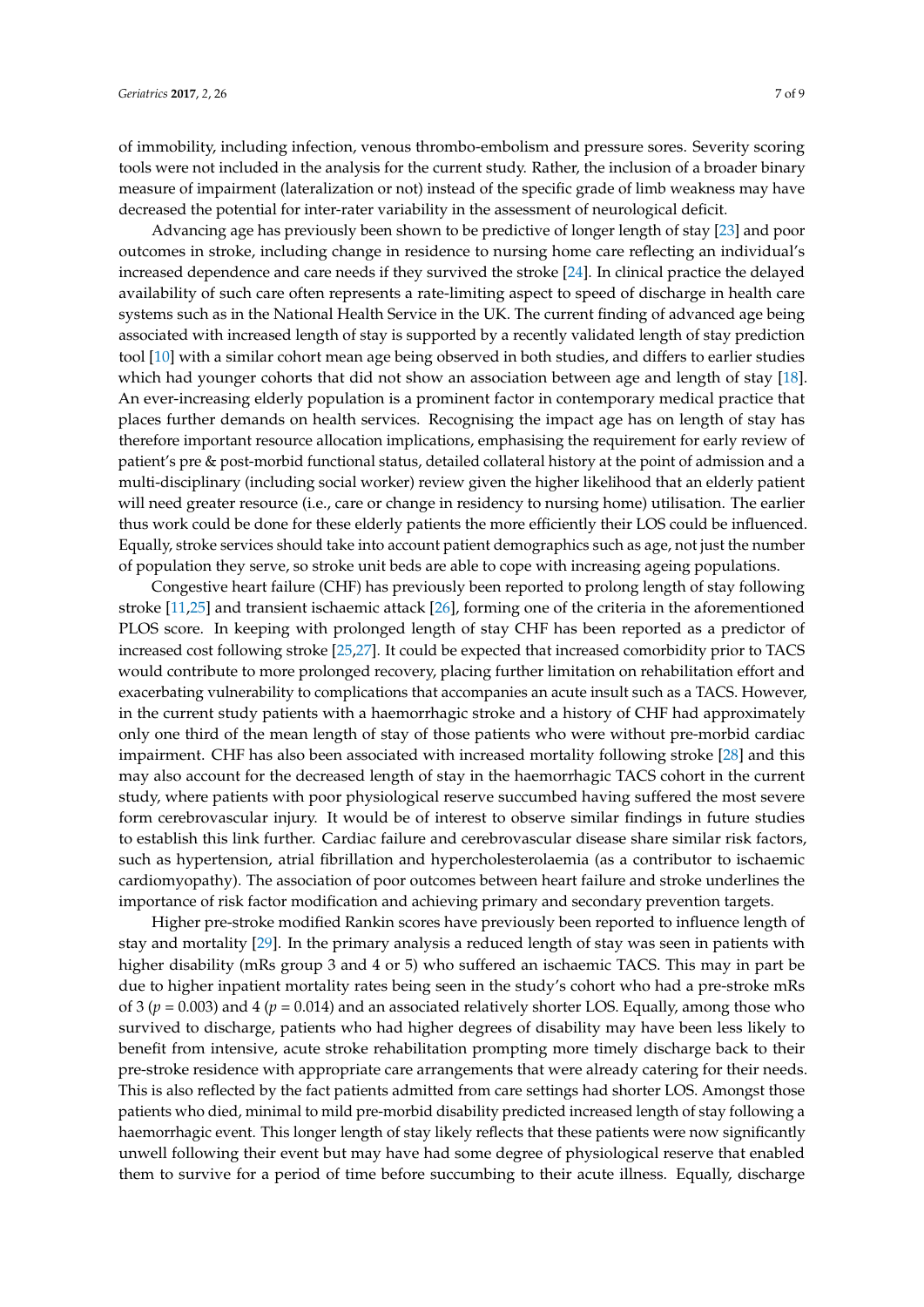planning may have been a factor with these patients becoming more care dependent following such an event and their prolonged stay reflecting the time requirement to arrange new, suitable discharge destinations such as a high intensity nursing home or hospice.

The main study limitation is that it is based on one centre's experience in the UK NHS setting and patient cohort where stroke management resources, delivery and patient characteristics may differ in other places and settings. Also, the analysis was conducted retrospectively. However, the data were collected prospectively, except for co-morbidities, which were documented prospectively in the medical notes and identified at a later stage using electronic records. This prospective data collection of consecutive admissions and the lack of exclusion criteria to the register limit the possibility of selection bias and reflect a real world picture.

### **5. Conclusions**

In summary, the identification of contributors to length of stay would aid the development of useful prediction criteria in future studies. This study with a large cohort of patients contributes valuable information to predicting which patients will have an extended or likely shorter inpatient stay following a TACS. This information can potentially be used for planning of services and projections of future health care costs in stroke populations with knowledge about the incidence of TACS within local stroke patient populations. Further studies in multiple settings would be beneficial to validate predictive criteria for TACS length of stay given its wide-ranging impact on healthcare providers and patients.

**Author Contributions:** All authors contributed to the design and the drafting the article. M.Y., A.B.C. analysed the data. N.D.G., J.H.B.S., A.K.M., K.M.B., M.D.F., J.F.P. contributed to the design of the study. P.K.M., J.P.C. wrote the article.

**Conflicts of Interest:** The authors declare no conflicts of interest.

#### **References**

- <span id="page-7-0"></span>1. Townsend, N.; Wickramasinghe, K.; Bhatnagar, P.; Smolina, K.; Nichols, M.; Leal, J.; Luengo-Fernandez, R.; Rayner, M. Coronary Heart Disease Statistics 2012. British Heart Foundation. Available online: [https:](https://www.bhf.org.uk/~/media/files/.../2012_chd_statistics_compendium.pdf) [//www.bhf.org.uk/~/media/files/.../2012\\_chd\\_statistics\\_compendium.pdf](https://www.bhf.org.uk/~/media/files/.../2012_chd_statistics_compendium.pdf) (accessed on 8 March 2017).
- <span id="page-7-1"></span>2. Mozaffarian, D.; Benjamin, E.J.; Go, A.S.; Arnett, D.K.; Blaha, M.J.; Cushman, M.; de Ferranti, S.; Després, J.P.; Fullerton, H.J.; Howard, V.J.; et al. Heart disease and stroke statistics–2015 update: A report from the American Heart Association. *Circulation* **2015**, *131*. [\[CrossRef\]](http://dx.doi.org/10.1161/CIR.0000000000000157)
- <span id="page-7-2"></span>3. Morse, A. Progress in Improving Stroke Care. National Audit Office UK, 2010. Available online: [www.nao.](www.nao.org.uk/wpcontent/uploads/2010/02/0910291.pdf) [org.uk/wpcontent/uploads/2010/02/0910291.pdf](www.nao.org.uk/wpcontent/uploads/2010/02/0910291.pdf) (accessed on 8 March 2017).
- <span id="page-7-3"></span>4. Wentworth, D.A.; Atkinson, R.P. Implementation of an Acute Stroke Program Decreases Hospitalization Costs and Length of Stay. *Stroke* **1996**, *27*, 1040–1043. [\[CrossRef\]](http://dx.doi.org/10.1161/01.STR.27.6.1040) [\[PubMed\]](http://www.ncbi.nlm.nih.gov/pubmed/8650711)
- <span id="page-7-4"></span>5. Bamford, J.; Sandercock, P.; Dennis, M.; Burn, J.; Warlow, C. Classification and natural history of clinically identifiable subtypes of cerebral infarction. *Lancet* **1991**, *337*, 1521–1526. [\[CrossRef\]](http://dx.doi.org/10.1016/0140-6736(91)93206-O)
- <span id="page-7-5"></span>6. Reggiani, M.; Società Inter-Regionale Piemonte e Valle d'Aosta per le Cerebrovasculopatie Group. Five-year survival after first-ever ischemic stroke is worse in total anterior circulation infarcts: The SINPAC cohort. *Cerebrovasc. Dis.* **2009**, *27*, 29–36. [\[PubMed\]](http://www.ncbi.nlm.nih.gov/pubmed/19018135)
- <span id="page-7-6"></span>7. Dewey, H.M.; Thrift, A.G.; Mihalopoulos, C.; Carter, R.; Macdonnell, R.A.; McNeil, J.J.; Donnan, G.A. Lifetime cost of stroke subtypes in Australia: Findings from the North East Melbourne Stroke Incidence Study (NEMESIS). *Stroke* **2003**, *34*, 2502–2507. [\[CrossRef\]](http://dx.doi.org/10.1161/01.STR.0000091395.85357.09) [\[PubMed\]](http://www.ncbi.nlm.nih.gov/pubmed/12970517)
- <span id="page-7-7"></span>8. Hakim, E.A.; Bakheit, A.M. A study of the factors which influence the length of stay of stroke patients. *Clin. Rehabil.* **1998**, *12*, 151–156. [\[CrossRef\]](http://dx.doi.org/10.1191/026921598676265330) [\[PubMed\]](http://www.ncbi.nlm.nih.gov/pubmed/9619657)
- <span id="page-7-8"></span>9. Myint, P.K.; Clark, A.B.; Kwok, C.S.; Davis, J.; Durairaj, R.; Dixit, A.K.; Sharma, A.K.; Ford, G.A.; Potter, J.F. The SOAR (Stroke subtype, Oxford Community Stroke Project classification, Age, prestroke modified Rankin) score strongly predicts early outcomes in acute stroke. *Int. J. Stroke* **2014**, *9*, 278–283. [\[CrossRef\]](http://dx.doi.org/10.1111/ijs.12088) [\[PubMed\]](http://www.ncbi.nlm.nih.gov/pubmed/23834262)